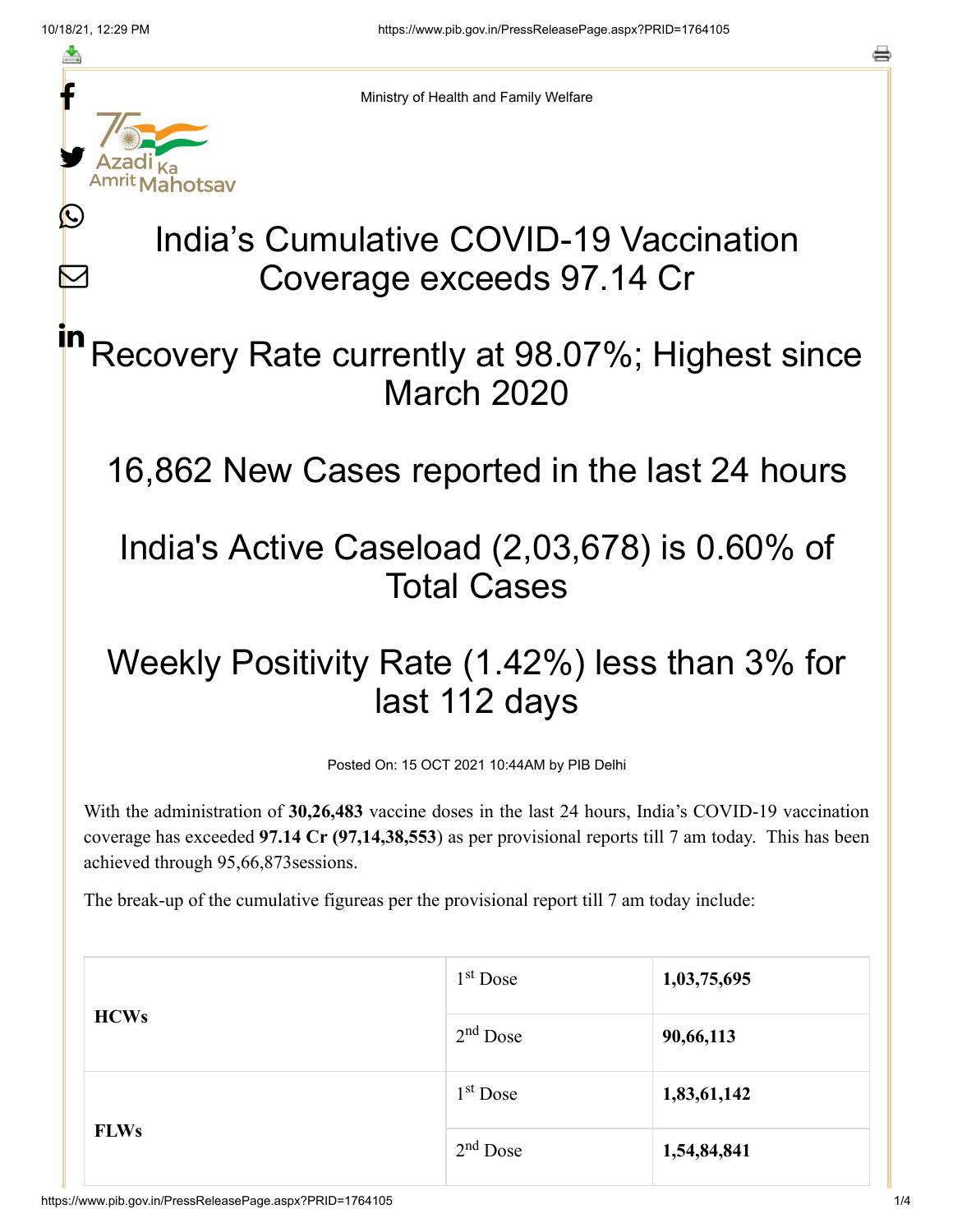| f                 |                                              | 1 <sup>st</sup> Dose | 39, 11, 64, 632 |
|-------------------|----------------------------------------------|----------------------|-----------------|
|                   | Age Group 18-44 years                        | $2nd$ Dose           | 10,81,79,876    |
| $\bm{\mathbb{O}}$ |                                              | 1 <sup>st</sup> Dose | 16,72,35,490    |
|                   | Age Group 45-59 years<br>$\color{red}\nabla$ | $2nd$ Dose           | 8,52,83,655     |
|                   |                                              | 1 <sup>st</sup> Dose | 10,54,86,278    |
| in.               | Over 60 years                                | $2nd$ Dose           | 6,08,00,831     |
|                   | <b>Total</b>                                 |                      | 97, 14, 38, 553 |

The recovery of **19,391** patients in the last 24 hours has increased the cumulative tally of recovered patients (since the beginning of the pandemic) to **3,33,82,100.**

Consequently, India's recovery rate stands at **98.07%**. Recovery Rate is currently at its highest peak since March 2020.



#### Recovered cases over 3.33 Cr & Recovery rate at 98.07%

Sustained and collaborative efforts by the Centre and the States/UTs continue the trend of less than 50,000 Daily New Cases that is being reported for 110 consecutive days now.

**16,862 new cases** were reported in the last 24 hours.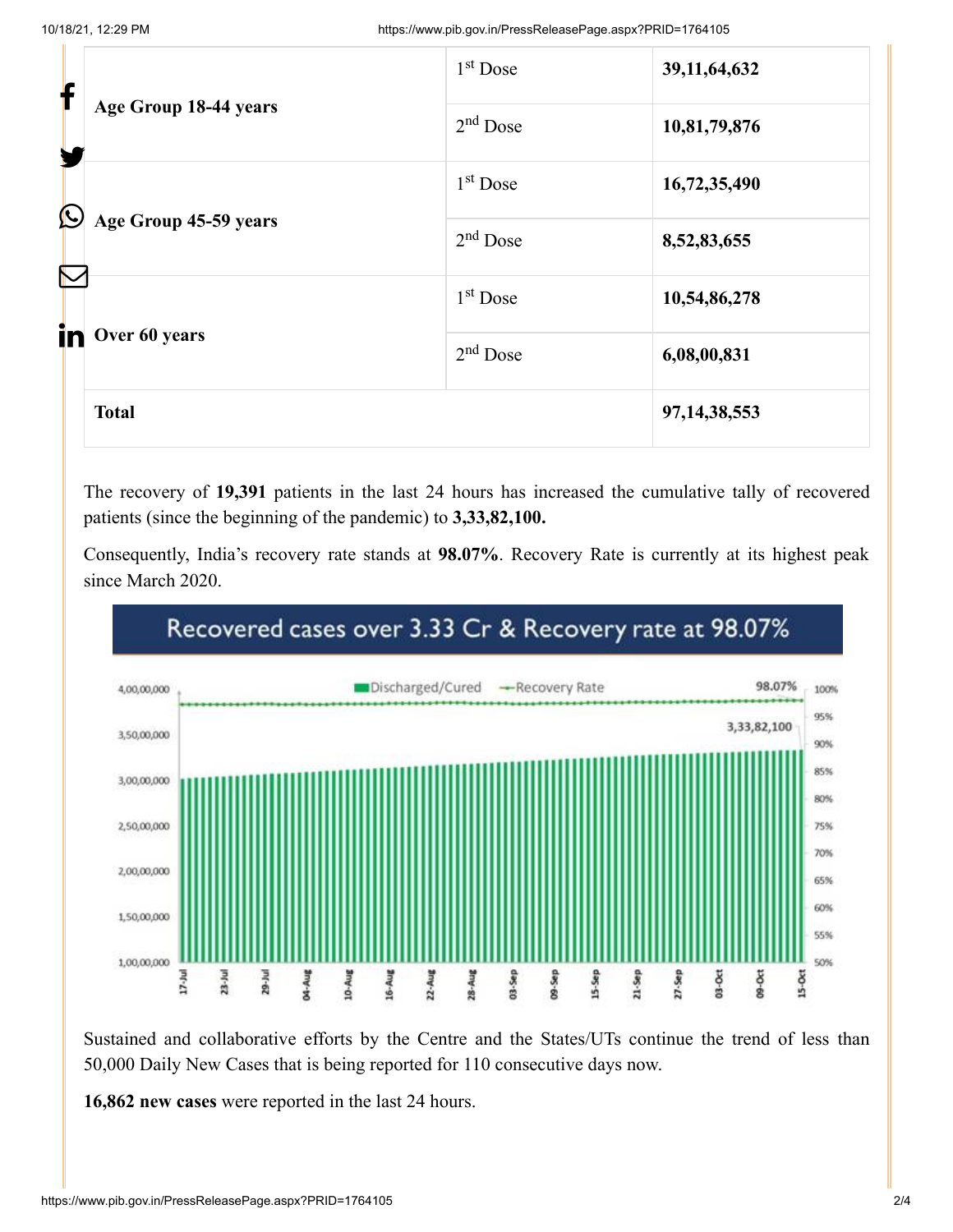10/18/21, 12:29 PM https://www.pib.gov.in/PressReleasePage.aspx?PRID=1764105



The Active Caseload is presently **2,03,678,** which is the **lowest in 216 days.**Active cases presently constitute **0.60%** of the country's total Positive Cases.



The testing capacity across the country continues to be expanded. The last 24 hours saw a total of

11,80,148tests being conducted. India has so far conducted over **58.88 Cr (58,88,44,673**) cumulative tests.

While testing capacity has been enhanced across the country, **Weekly Positivity Rate at 1.42% remains less than 3% for the last 112 days now.** The **Daily Positivity rate reported to be1.43%.** The daily Positivity rate has remained below3% for last 46 days and below 5% for 129 consecutive days now.